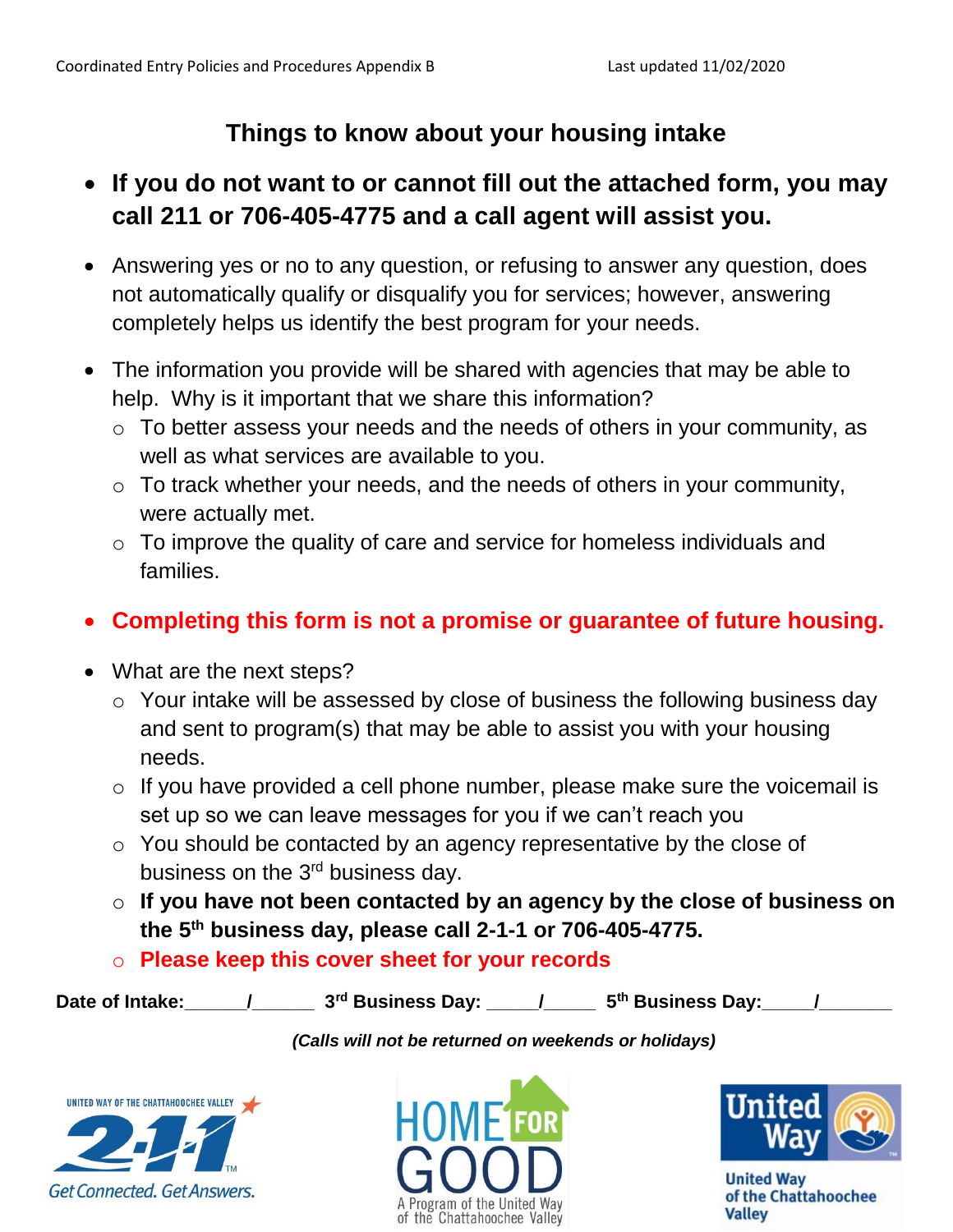| CONTACT NUMBER: (____) _______-__________ EMAIL:________________________________                                                                                                                                    |  |  |  |  |  |
|---------------------------------------------------------------------------------------------------------------------------------------------------------------------------------------------------------------------|--|--|--|--|--|
| What's the best time of day to contact you? MORNING____________AFTERNOON_____________                                                                                                                               |  |  |  |  |  |
| If we can't contact you by phone, where's the best place to find you?                                                                                                                                               |  |  |  |  |  |
| Answering YES or NO or refusing to answer any of the following questions neither<br>automatically qualifies nor disqualifies you for a program; it simply helps us identify the best<br>program to meet your needs. |  |  |  |  |  |
| 1. Where did you sleep last night?                                                                                                                                                                                  |  |  |  |  |  |
| 2. Have you (and/or your spouse) ever served in the Military (Active Duty, Guard or Reserves)?<br>$YES$ NO ______<br>• If so, are you eligible for VA Benefits? YES_____ NO _____ NOT SURE ______                   |  |  |  |  |  |
|                                                                                                                                                                                                                     |  |  |  |  |  |
| 3. Are you a victim of Domestic Violence? YES ______ NO _____                                                                                                                                                       |  |  |  |  |  |
| 4. Is this your first experience with homelessness? YES______ NO _____                                                                                                                                              |  |  |  |  |  |
| 5. How long have you been homeless THIS TIME?___________________________________                                                                                                                                    |  |  |  |  |  |
| 6. How many times have you been homeless in the past 3 years?____________________<br>• How many months total in the past 3 years have you been homeless?                                                            |  |  |  |  |  |
| 7. Do you have a source of income? YES______ NO _____<br>• If yes, what is your approximate income \$________ per MONTH                                                                                             |  |  |  |  |  |
| 8. Do you have a mental or physical disability? YES ______ NO ______                                                                                                                                                |  |  |  |  |  |
| 9. Have you ever been diagnosed with a mental illness? YES _____ NO _____                                                                                                                                           |  |  |  |  |  |
| 10. Do you have now or ever had a substance abuse issue? YES ______ NO ______<br>• If Yes, do you have an active substance abuse issue? YES _____ NO _____                                                          |  |  |  |  |  |
| 11. Do you have a spouse/partner or other family members with you? YES ______ NO _____<br>• If Yes, how many family members are with you? _______________<br>• How many are under the age of 18?                    |  |  |  |  |  |